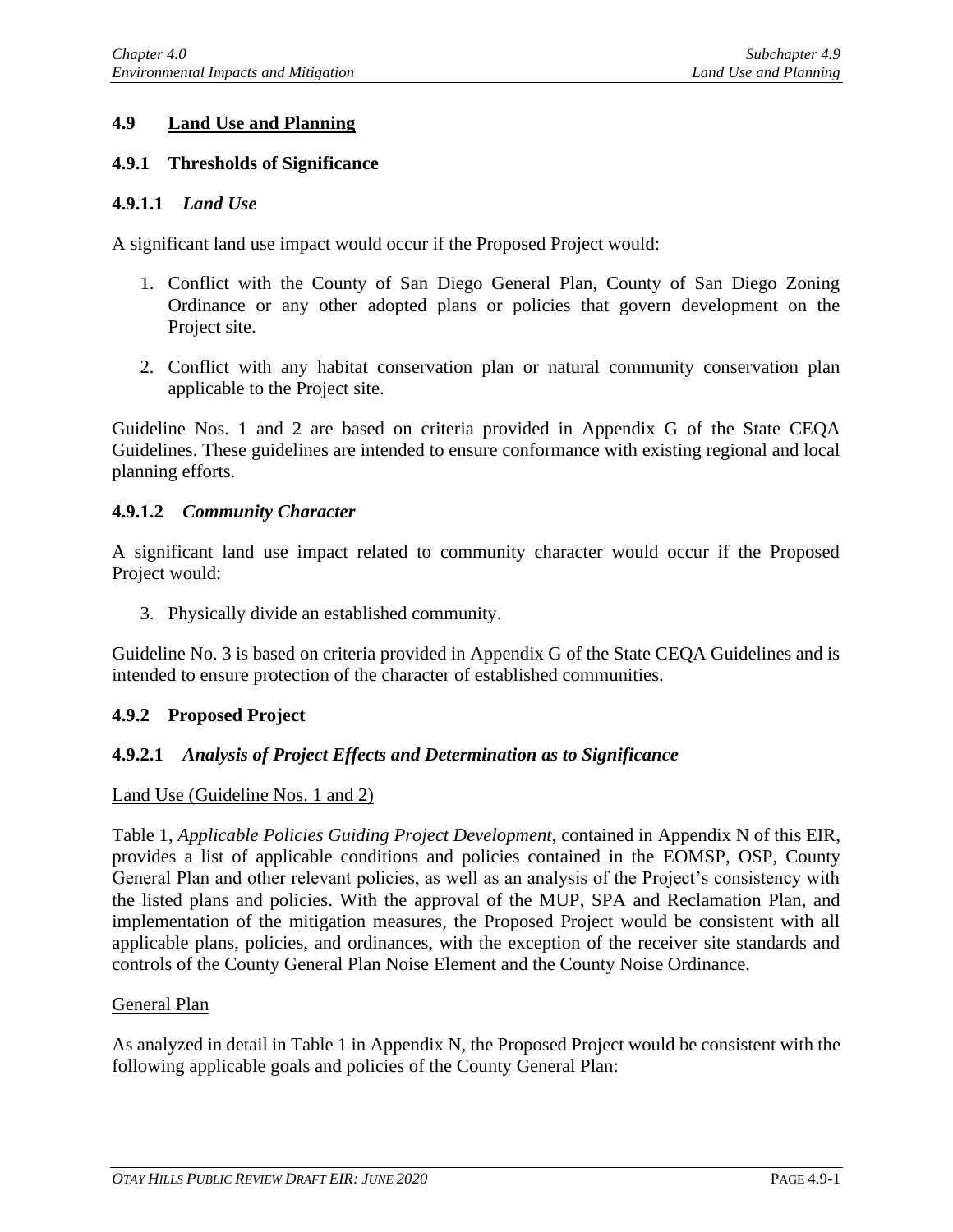- The climate change, environmental, rural and semi-rural lands, infrastructure and water supply goals of the Land Use Element.
- The Conservation and Open Space Element's policies regarding natural environment, wetlands, water resources and supply, archaeological resources, paleontological resources, mineral resources, scenic resources, dark skies and sustainable land development.
- Policies on fire, seismic, landslide, mudslide, rock fall and flood hazards, as well as hazard material exposure and law enforcement facilities, of the Safety Element.

The Proposed Project would not, however, be consistent with the Noise Element of the County General Plan. As noted in Table 1 in Appendix N, the Project would substantially contribute to long-term significant project-level noise increases along Old Otay Mesa Road between SR 905 and Alta Road, and along Alta Road from the Project entrance road to Old Otay Mesa Road. Because the three existing homes along Old Otay Mesa Road that would be subject to increased noise levels have driveway openings at the front of the yards facing the road that would limit the effectiveness of noise barriers, the Project's portion of the project-level noise impacts would be significant and unmitigated. The potential for a significant and unmitigated noise impact for these residences was previously recognized in the adopted EOMSP Final EIR. As a result of these significant unmitigable noise impacts, the Proposed Project would be inconsistent with the Noise Element of the County General Plan, resulting in a significant land use impact. (Impact LU-1)

# Otay Subregional Plan

The analysis presented in Table 1 in Appendix N indicates that the Proposed Project would be consistent with all applicable provisions of the OSP, including the following:

- The Land Use Element policies supporting the overall Land Use Goal of providing a land use pattern sensitive to the opportunities and the constraints of the subregion.
- The Public Services and Facilities Element policy requiring coordination between the County and property owners and developers with respect to public service and facility planning and financing.
- The Conservation Element goal of protecting environmental resources.

# East Otay Mesa Specific Plan

The goal of the EOMSP Land Use Element is to promote a well-organized international industrial and business district in East Otay Mesa to attract and accommodate forecasted growth. The EOMSP notes that East Otay Mesa is the unincorporated County's largest industrial area, benefiting from the presence of large, level, relatively inexpensive land located near a large, affordable labor pool and moderately priced housing, all of which make it highly suitable for large scale industrial development. The applicable EOMSP and zoning designations for the Project impact footprint and surrounding areas, *as described in Subchapter 3.9, Existing Conditions/Affected Environment, Land Use and Planning*, call for industrial development, as well as rural residential development on the eastern edge of Otay Mesa, where steep slopes and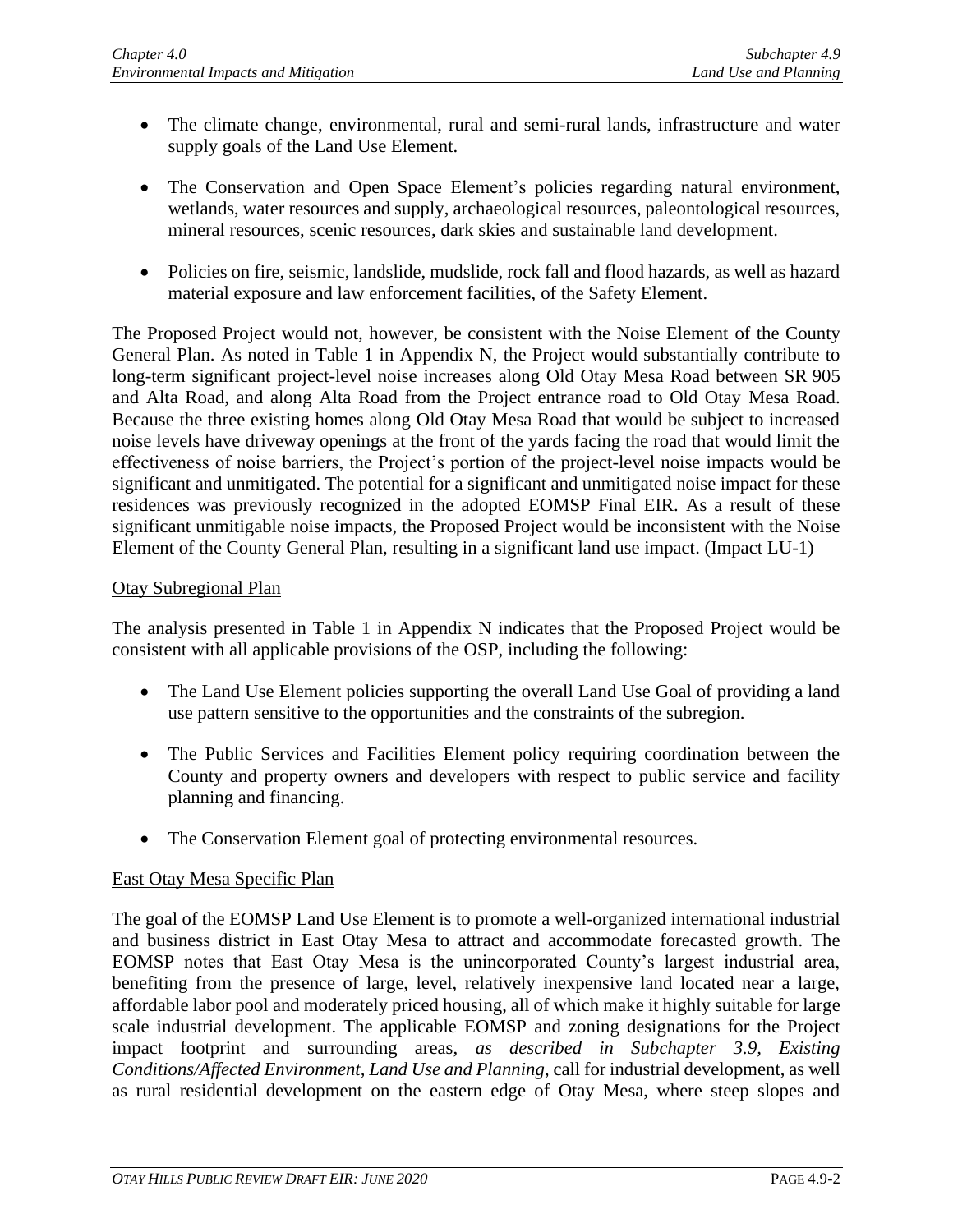significant biological resources prevent industrial, agricultural or commercial uses. The Proposed Project would be a long-term (120-year) industrial use that would include site reclamation allowing future development of the site according to the EOMSP land use designations. The products of the Project, primarily construction aggregate, concrete, and asphalt, would provide raw materials for into residential, commercial, and industrial development in the area, thus supporting and contributing to the forecasted growth in the area.

As previously noted in Subchapter 3.9, the Project site is located within two separate land use districts. The EOMSP would be amended to designate the entire Project impact footprint as Mixed Industrial. It would also be necessary to eliminate the Mixed Industrial designation from those portions of the Project site that would not be affected by extractive operations and to designate those areas as Conservation/Limited Use. In those areas, open space use would be permitted. As part of the Project, the SPA would change the designation of approximately 33 acres of Mixed Industrial land to Conservation/Limited Use. These lands are located to the north and east of the proposed Project impact footprint. In addition, approximately 78 acres of land currently designated as Rural Residential would be designated as Mixed Industrial and 189 acres of Rural Residential would be designated as Conservation/Limited Use. As shown in Figure 2-1, all of the Rural Residential conversion to Mixed Industrial would be located within the proposed quarry footprint. Table 2-1, *Change in East Otay Mesa Specific Plan Designation,* contained in Section 2.1.1 of this EIR, shows the currently proposed change in land use designation when compared to the current EOMSP.

Operation of the construction aggregate facility would be compatible with the surrounding industrial and rural residential uses given the site's remote location and topography on the eastern edge of the EOMSP area. The use of drilling and blasting would extend throughout the project lifecycle; however, noise analysis conducted for the Project indicates that the closest receptor susceptible to vibration impacts (the Otay Mesa Generating Station) is located more than 500 feet from the location of expected blasting operations. Peak particle velocity (PPV) at such a distance would be less than 0.01, a level below significance to any human receptor and at a level where any sensitive equipment with vibration isolators would allow the equipment to operate with no interference. Similarly, noise impacts at this location would be less than significant. Refer to Subchapter 4.5, *Noise*, for additional information on this subject.

As analyzed in Table 1 in Appendix N, the Proposed Project would be consistent with all applicable provisions of the EOMSP, including the following:

- Land Use Element policies regarding accommodating forecasted mixed industrial uses and providing for compatible interim land uses.
- Conservation and Open Space Element policies regarding protection and conservation of steep slopes, biologically sensitive areas, and significant cultural resource sites.
- Circulation Element policies regarding private road design standards and mitigation of Project-related traffic impacts.
- Urban Design Element policies regarding preservation/enhancement of visually prominent landforms and areas of special scenic beauty, promotion of high quality design of buildings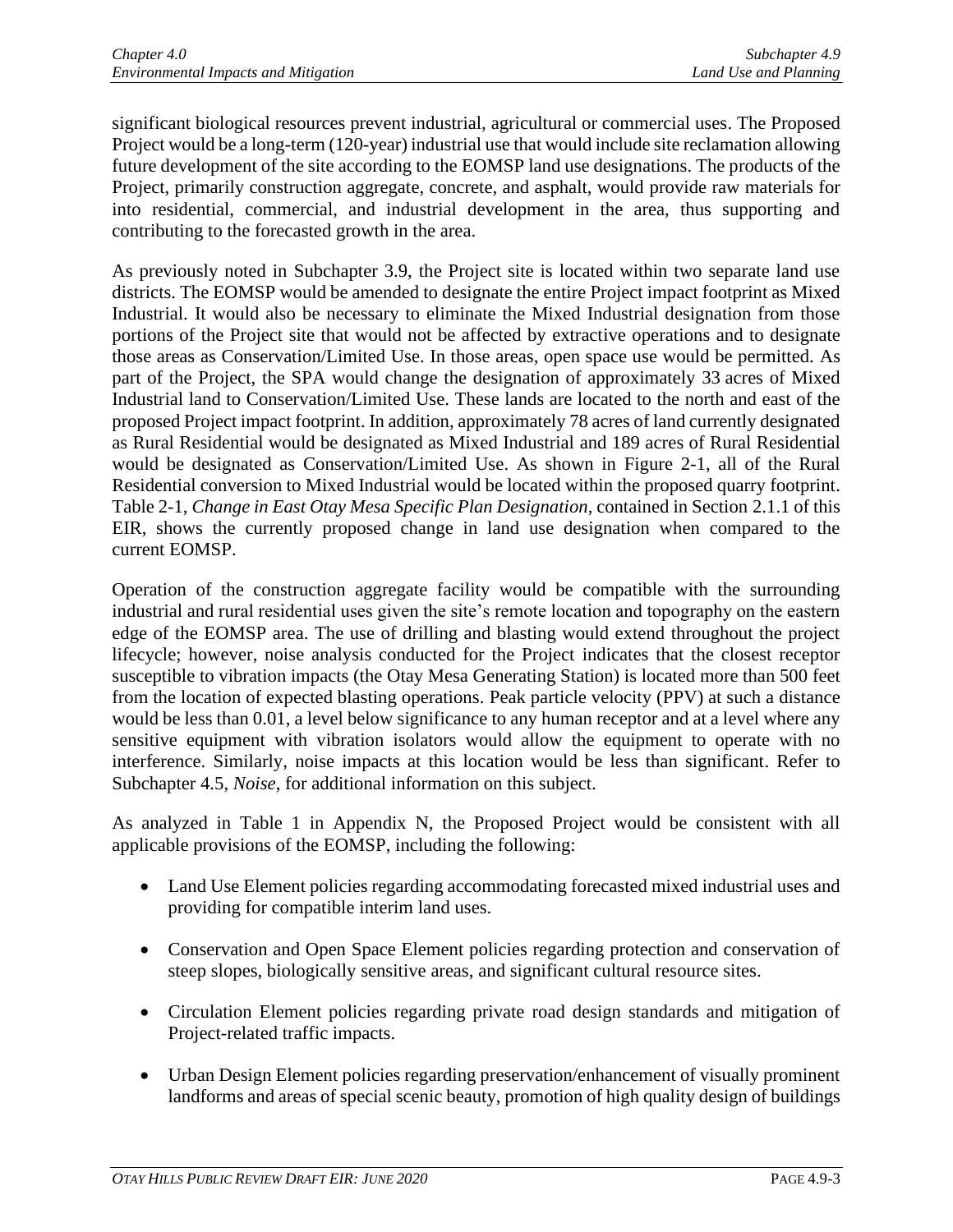and landscaping, and screening or placement underground of all utility lines and related structures.

• Public Facilities Element policies regarding coordination with providers of public services and utilities to assure efficient, economic, and timely provision of required public services and utilities.

### County Zoning Ordinance

The Project impact footprint is currently zoned (under the EOMSP) as S88, Specific Plan Use Regulations (maximum residential density of 0.05 du per acre and lot size of 30,000 sf for Mixed Industrial). The S88 zoning designation allows extractive uses with approval of a MUP according to Subchapter 3.2 of the EOMSP.

#### County Noise Ordinance

Some of the areas adjacent to the Project site are designated as Rural Residential and therefore have the potential to be developed with residences. The County Noise Ordinance places a maximum allowable noise level limit at the Project property line of 60 dBA  $\rm L_{EO}$  during the daytime and 45 dBA L<sub>EQ</sub> during the nighttime. As analyzed in the Project's acoustical site assessment report, non-transportation noise sources generated on site by the Project could create noise levels in excess of 45 dBA L<sub>EQ</sub> as far as 385 feet from the boundary of the extraction areas. Therefore, if residences were to be developed within 385 feet of the Project impact footprint, noise impacts from the Project would be significant, and the Project would be inconsistent with the County Noise Ordinance, resulting in a significant land use impact. (Impact LU-2)

It should be noted that such rural residential development represents a worst-case scenario in that other types of development that may be constructed adjacent to the Project impact footprint (e.g., commercial, industrial) have higher noise thresholds.

#### Resource Conservation Area

Otay Mountain, designated as an RCA that is significant for both scenic and visual resources, and for biological habitat in the EOMSP, the OSP, and the Conservation and Open Space Element of the County General Plan, is located approximately 3.5 miles northeast of the Project site. The Project impact footprint is not visible from Otay Mountain due to distance and topography, nor would the Proposed Project change Otay Mountain or block views toward it from any public or private viewpoints; therefore, no scenic or visual impact to the RCA would occur due to the Proposed Project operation or reclamation. Any potential Project biological impacts to the RCA would be addressed under the MSCP; therefore, no biological resources impact to the RCA would occur due to the Proposed Project operation or reclamation.

#### California Surface Mining and Reclamation Act

Under SMARA (PRC Section 2710 et. seq.), all extractive operations are required to have a Reclamation Plan approved by the lead agency (in this case, the County), defining the activities to be carried out when extraction has been completed to return the land to a useful, approved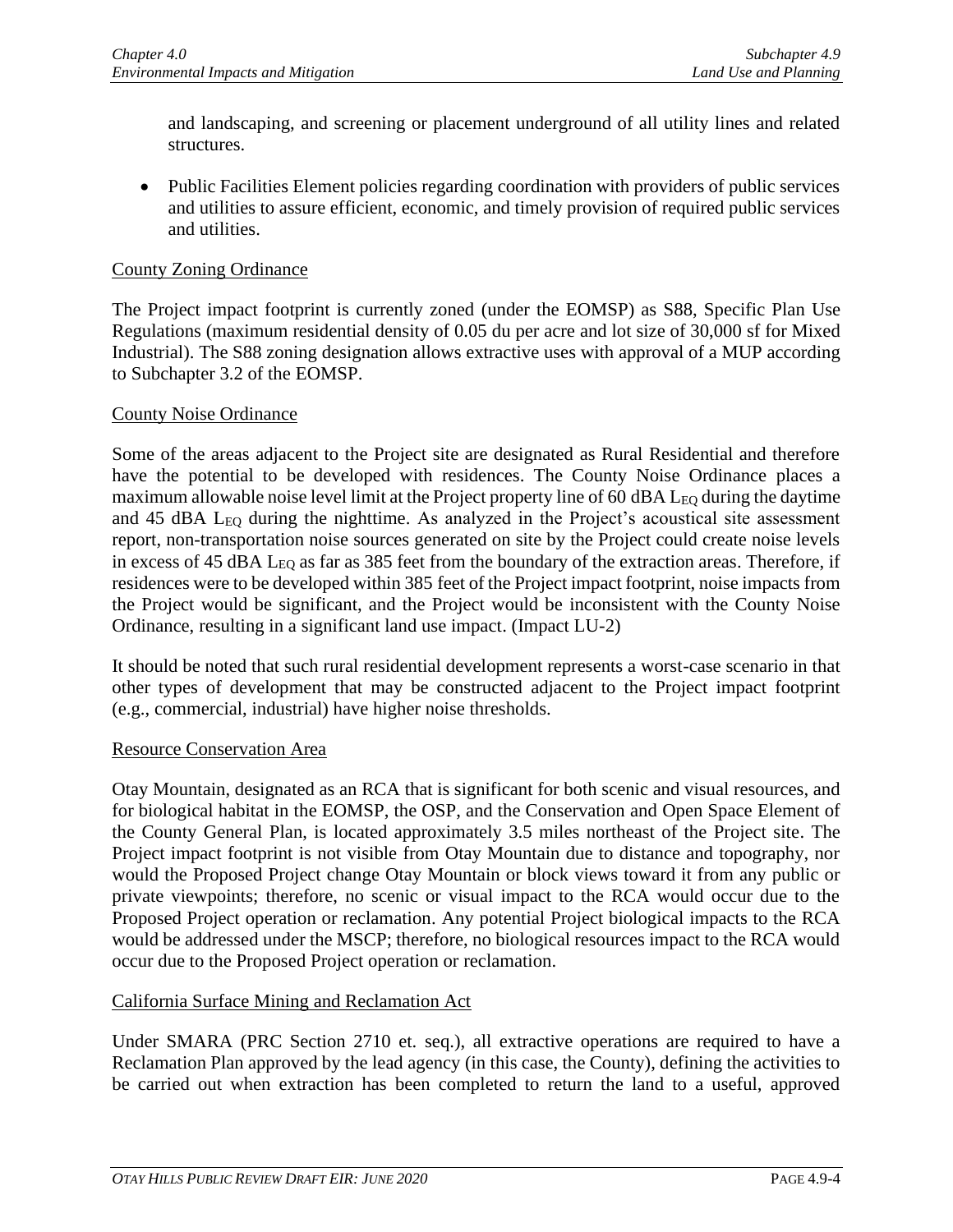alternative purpose. A Reclamation Plan has been prepared for the Proposed Project; as a result, the Proposed Project would be fully consistent with SMARA.

#### **Summary**

Based on the foregoing analysis and the information in Table 1 in Appendix N, the Proposed Project would be consistent with most applicable plans, policies and ordinances, but would be inconsistent with the Noise Element of the County General Plan and the County Noise Ordinance; therefore, significant land use impacts would occur with respect to plan consistency*.* (LU-1 and LU-2)

### Community Character (Guideline No. 3)

The Proposed Project would be located in the sparsely populated, largely undeveloped eastern portion of the EOMSP, with primarily industrial uses prevalent to the west and south, and primarily undeveloped BLM land to the east and north. The nearest established community is located approximately seven miles to the west in the City's Otay Mesa area; there is no established community within or around the Proposed Project site. Therefore, the Proposed Project would not divide an established community. The EOMSP characterizes East Otay Mesa as the unincorporated County's largest industrial area. Thus, the Proposed Project's long-term interim mining/extractive use would be compatible with the current undeveloped/industrial character of the area, while planned site reclamation would allow future development of the site that would be compatible with future surrounding development according to the EOMSP. The Proposed Project would have no impacts with respect to community character.

# **4.9.2.2** *Significance of Impacts Prior to Mitigation*

The following significant impacts related to land use and community character would occur with Project implementation:

- Impact LU-1 Project implementation would result in a significant project-level land use impact due to inconsistency with the Noise Element of the County General Plan, related to project-generated transportation noise levels at three identified residences on Otay Mesa Road.
- Impact LU-2 Project implementation would result in a significant project-level land use impact due to inconsistency with the County Noise Ordinance, related to project-generated non-transportation noise in excess of 45 dBA  $L_{EQ}$  as far as 385 feet from the boundary of the Project impact footprint, which would be significant to potential future rural residences.

# **4.9.2.3** *Mitigation Measures*

No permissible measures are available to mitigate the significant project-level land use impacts due to Project inconsistency with the Noise Element of the County General Plan (Impact LU-1). These impacts would be significant and unmitigated.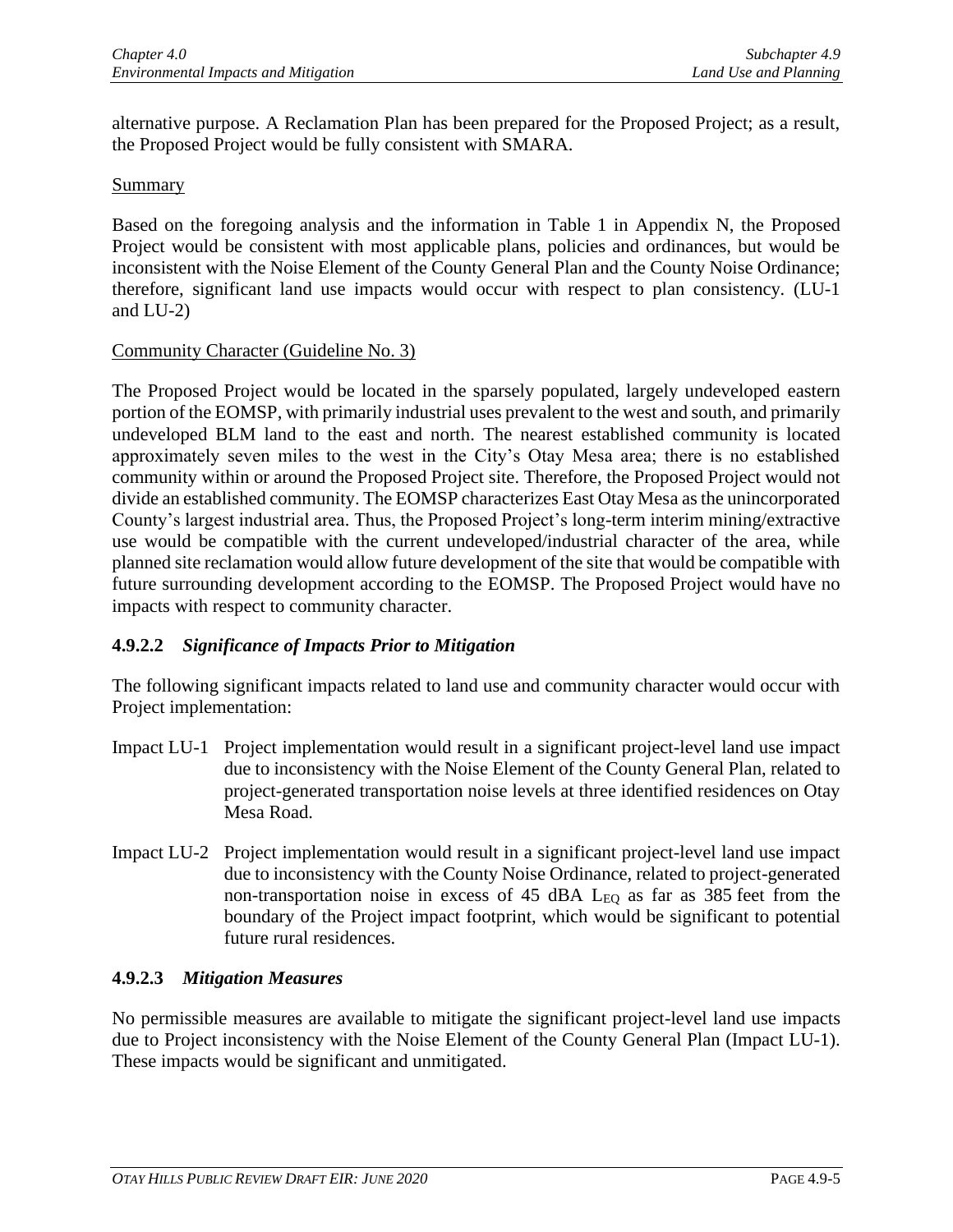The significant project-level land use impact due to Project inconsistency with the County Noise Ordinance (Impact LU-2) could be mitigated to a less than significant level through implementation of the noise control barriers described in Subchapter 4.5 (Mitigation Measure M-N-2). Thus, Mitigation Measure M-LU-2 defined below would be the same as M-N-2:

M-LU-2 Appropriate setbacks shall be required and/or noise barriers shall be constructed to meet the minimum requirements defined for Mitigation Measure M-N-2 (refer to Subchapter 4.5).

# **4.9.2.4** *Conclusion*

Identified potential impacts to land use plan conformance, land use compatibility, community character, or community division as a result of Project development would be less than significant, with the exception of significant unmitigated project-level land use impacts due to Project inconsistency with the County General Plan Noise Element and a significant but mitigable project-level land use impact due to Project inconsistency with the County Noise Ordinance.

# **4.9.3 Extraction to Natural Grade Alternative**

# **4.9.3.1** *Analysis of Project Effects and Determination as to Significance*

Because the Extraction to Natural Grade Alternative would have the same impact footprint as the Proposed Project, land use impacts associated with this alternative would be similar to those associated with the Proposed Project. As discussed above regarding the proposed project, no significant land use impacts are anticipated for the Extraction to Natural Grade Alternative with respect to land use compatibility, community character or community division.

#### Land Use (Guideline Nos. 1 and 2)

The Extraction to Natural Grade, similar to the Proposed Project, would be consistent with the policies identified in Table 1 in Appendix N, with the exception of noise policies from the County's General Plan Noise Element and the County Noise Ordinance. The Extraction to Natural Grade Alternative would substantially contribute to long-term significant project-level noise increases along Old Otay Mesa Road between SR 905 and Alta Road, and along Alta Road from the Project entrance road to Old Otay Mesa Road. Because the three existing homes along Old Otay Mesa Road that would be subject to increased noise levels have driveway openings at the front of the yards facing the road that would limit the effectiveness of noise barriers, the Extraction to Natural Grade Alternative would result in significant and unmitigated project-level noise impacts. The potential for a significant and unmitigated noise impact for these residences was previously recognized in the adopted EOMSP Final EIR. As a result of these significant unmitigated noise impacts, the Extraction to Natural Grade Alternative would be inconsistent with the Noise Element of the County General Plan and the County Noise Ordinance, resulting in significant land use impacts similar to those of the Proposed Project. (Impacts LU-1 and LU-2)

# Community Character (Guideline No. 3)

As described above for the Proposed Project, the Extraction to Natural Grade Alternative would not result in significant impacts associated with community character. The alternative would utilize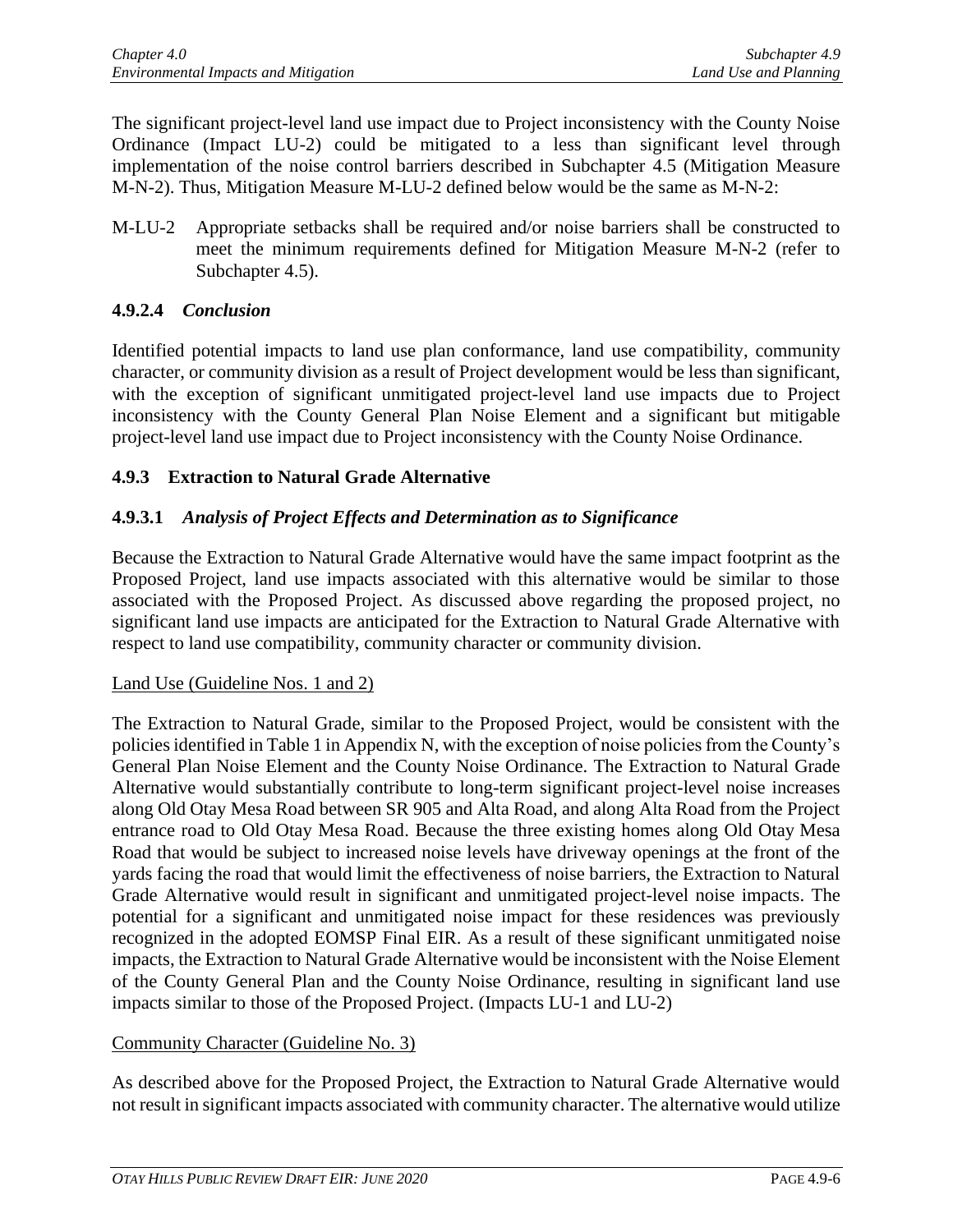the same footprint as the Proposed Project and therefore would be located in the sparsely populated, largely undeveloped EOMSP Subarea 2. Primarily industrial uses are prevalent to the west and south, and primarily undeveloped BLM land to the east and north. Therefore, the Extraction to Natural Grade Alternative would not divide an established community. The Extraction to Natural Grade Alternative's long-term interim mining/extractive use would be compatible with the current undeveloped/industrial character of the area. Similar to the Proposed Project, impacts associated with community character would be less than significant for the Extraction to Natural Grade Alternative.

# **4.9.3.2** *Significance of Impacts Prior to Mitigation*

Significant land use impacts associated with the Extraction to Natural Grade Alternative would be similar to those described for the Proposed Project in Subsection 4.9.2.3.

### **4.9.3.3** *Mitigation Measures*

No permissible measures are available to mitigate the significant project-level land use impacts due to inconsistency with the County General Plan Noise Element (Impact LU-1). These impacts would be significant and unmitigated.

Under the Extraction to Natural Grade Alternative, Mitigation Measure M-LU-2 would be required to mitigate for Impact LU-2.

# **4.9.3.4** *Conclusion*

Identified potential impacts to land use plan conformance, land use compatibility, community character, or community division as a result of the Extraction to Natural Grade Alternative would be less than significant, with the exception of significant and unmitigated project-level land use impacts due to inconsistency with the Noise Element of the County General Plan and a significant but mitigable project-level land use impact due to Project inconsistency with the County Noise Ordinance.

# **4.9.4 Extraction to Varying Depth Alternative**

# **4.9.4.1** *Analysis of Project Effects and Determination as to Significance*

#### Land Use (Guideline Nos. 1 and 2)

Similar to the Proposed Project, the Extraction to Varying Depth Alternative would be consistent with the policies identified in Table 1 in Appendix N, with the exception of the noise policies from the County's General Plan Noise Element and the County Noise Ordinance. The Extraction to Varying Depth Alternative would result in similar noise impacts as the Proposed Project, including significant and unmitigated project-level impacts to the three homes along Otay Mesa Road. (Impacts LU-1 and LU-2)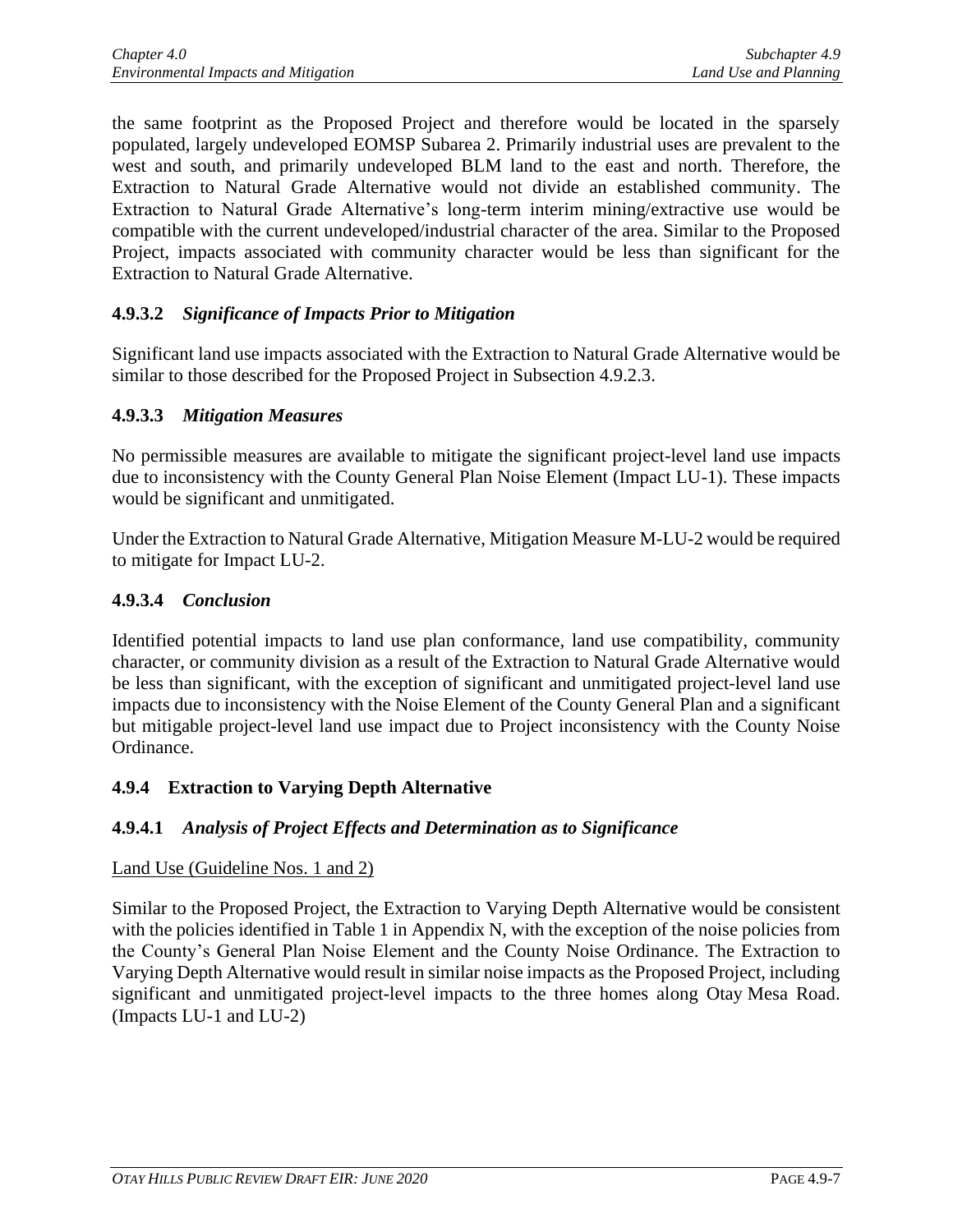Community Character (Guideline No. 3)

As described above for the Proposed Project, the Extraction to Varying Depth Alternative would not result in significant impacts associated with community character. The alternative would utilize the same footprint as the Proposed Project and therefore would be located in the sparsely populated, largely undeveloped EOMSP Subarea 2. Primarily industrial uses are prevalent to the west and south, and primarily undeveloped BLM land to the east and north. Therefore, the Extraction to Varying Depth Alternative would not divide an established community. The Extraction to Varying Depth Alternative's long-term interim mining/extractive use would be compatible with the current undeveloped/industrial character of the area. Similar to the Proposed Project, impacts associated with community character would be less than significant for the Extraction to Varying Depth Alternative.

# **4.9.4.2** *Significance of Impacts Prior to Mitigation*

Significant land use impacts associated with the Extraction to Varying Depth Alternative would be similar to those described for the Proposed Project in Subsection 4.9.2.3.

# **4.9.4.3** *Mitigation Measures*

No permissible measures are available to mitigate the significant project-level land use impacts due to inconsistency with the County General Plan Noise Element (Impact LU-1). These impacts would be significant and unmitigated.

Under the Extraction to Varying Depth Alternative, Mitigation Measure M-LU-2 would be required to mitigate for Impact LU-2, reducing this impact below a level of significance.

# **4.9.4.4** *Conclusion*

Identified potential impacts to land use plan conformance, land use compatibility, community character, or community division as a result of the Extraction to Varying Depth Alternative would be less than significant, with the exception of significant and unmitigated project-level land use impacts due to inconsistency with the Noise Element of the County General Plan and a significant but mitigable project-level land use impact due to Project inconsistency with the County Noise Ordinance.

# **4.9.5 No Project/Existing Plan Alternative**

# **4.9.5.1** *Analysis of Project Effects and Determination as to Significance*

It is assumed that no significant land use impacts would arise for the No Project/Existing Plan Alternative with respect to plan conformance, land use compatibility, community character or community division. Since the No Project/Existing Plan Alternative would consist of implementation of the land use designations for the project site delineated in the EOMSP, this alternative would, by definition, be consistent with all applicable plans, policies and ordinances.

Table 4.9-1 provides a listing of applicable goals and policies contained in the EOMSP, the OSP, the County General Plan and other relevant policies, as well as an analysis of the project's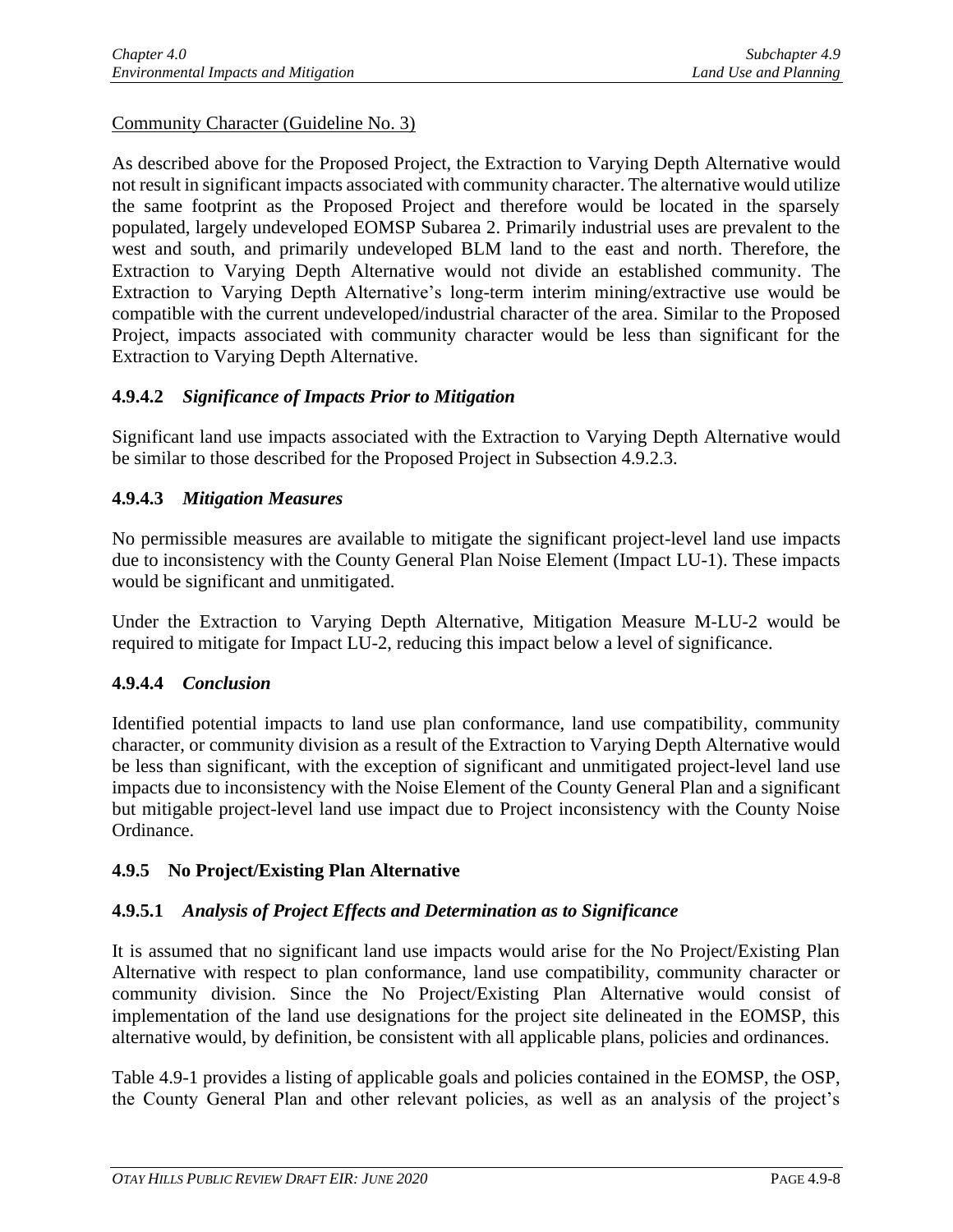consistency with the listed plans and policies. This alternative would be subject to the County RPO requirements for steep slopes and sensitive biological resources.

The No Project/Existing Plan Alternative industrial use would include both industrial and rural residential development, as designated in the EOMSP. As such, it is assumed that this alternative would be compatible with adjacent land uses and surrounding densities. No significant impacts would occur to land use compatibility, when considering the character of the proposed project and existing and approved future development in the area. In addition, there is no established community within or around the proposed project site and therefore the proposed development would not divide an established community.

# **4.9.5.2** *Significance of Impacts Prior to Mitigation*

All land use impacts would be less than significant.

### **4.9.5.3** *Mitigation Measures*

Because no significant impacts would occur, no mitigation measures would be required.

### **4.9.5.4** *Conclusion*

It is assumed that no significant land use plan conformance, land use compatibility, community character or community division impacts would occur as a result of implementation of the No Project/Existing Plan Alternative and, therefore, no mitigation would be required for the No Project/Existing Plan Alternative.

#### **4.9.6 No Project Alternative**

# **4.9.6.1** *Analysis of Project Effects and Determination as to Significance*

Under this alternative, there would be no development and, therefore, no land use impacts would occur.

#### **4.9.6.2** *Significance of Impacts Prior to Mitigation*

No land use impacts would occur under the No Project Alternative.

#### **4.9.6.3** *Mitigation Measures*

Because no significant impacts would occur, no mitigation measures would be required.

#### **4.9.6.4** *Conclusion*

Under this alternative, there would be no development, no land use impacts would occur and no mitigation measures would be necessary.